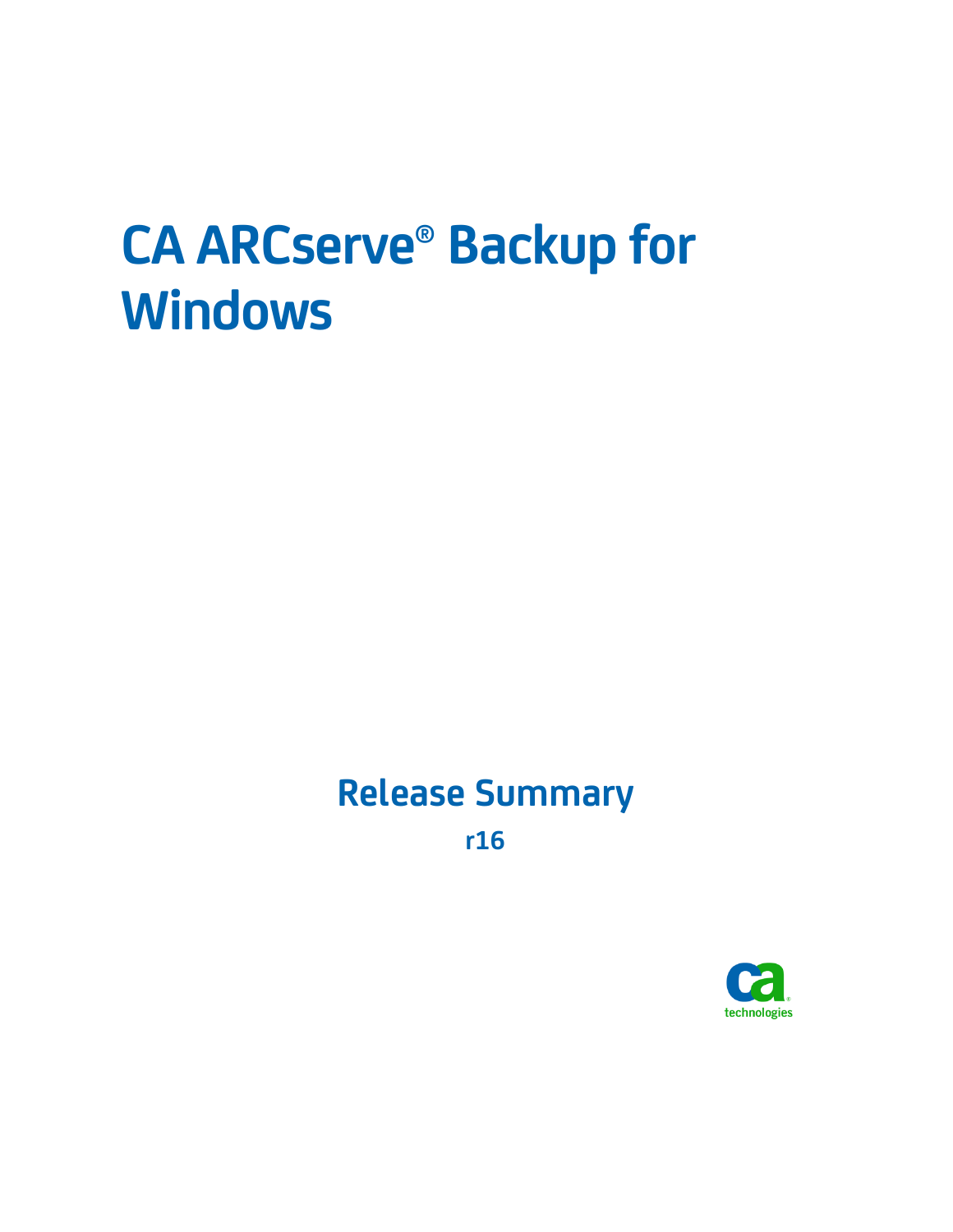This Documentation, which includes embedded help systems and electronically distributed materials, (hereinafter referred to as the "Documentation") is for your informational purposes only and is subject to change or withdrawal by CA at any time.

This Documentation may not be copied, transferred, reproduced, disclosed, modified or duplicated, in whole or in part, without the prior written consent of CA. This Documentation is confidential and proprietary information of CA and may not be disclosed by you or used for any purpose other than as may be permitted in (i) a separate agreement between you and CA governing your use of the CA software to which the Documentation relates; or (ii) a separate confidentiality agreement between you and CA.

Notwithstanding the foregoing, if you are a licensed user of the software product(s) addressed in the Documentation, you may print or otherwise make available a reasonable number of copies of the Documentation for internal use by you and your employees in connection with that software, provided that all CA copyright notices and legends are affixed to each reproduced copy.

The right to print or otherwise make available copies of the Documentation is limited to the period during which the applicable license for such software remains in full force and effect. Should the license terminate for any reason, it is your responsibility to certify in writing to CA that all copies and partial copies of the Documentation have been returned to CA or destroyed.

TO THE EXTENT PERMITTED BY APPLICABLE LAW, CA PROVIDES THIS DOCUMENTATION "AS IS" WITHOUT WARRANTY OF ANY KIND, INCLUDING WITHOUT LIMITATION, ANY IMPLIED WARRANTIES OF MERCHANTABILITY, FITNESS FOR A PARTICULAR PURPOSE, OR NONINFRINGEMENT. IN NO EVENT WILL CA BE LIABLE TO YOU OR ANY THIRD PARTY FOR ANY LOSS OR DAMAGE, DIRECT OR INDIRECT, FROM THE USE OF THIS DOCUMENTATION, INCLUDING WITHOUT LIMITATION, LOST PROFITS, LOST INVESTMENT, BUSINESS INTERRUPTION, GOODWILL, OR LOST DATA, EVEN IF CA IS EXPRESSLY ADVISED IN ADVANCE OF THE POSSIBILITY OF SUCH LOSS OR DAMAGE.

The use of any software product referenced in the Documentation is governed by the applicable license agreement and such license agreement is not modified in any way by the terms of this notice.

#### The manufacturer of this Documentation is CA.

Provided with "Restricted Rights." Use, duplication or disclosure by the United States Government is subject to the restrictions set forth in FAR Sections 12.212, 52.227-14, and 52.227-19(c)(1) - (2) and DFARS Section 252.227-7014(b)(3), as applicable, or their successors.

Copyright © 2011 CA. All rights reserved. All trademarks, trade names, service marks, and logos referenced herein belong to their respective companies.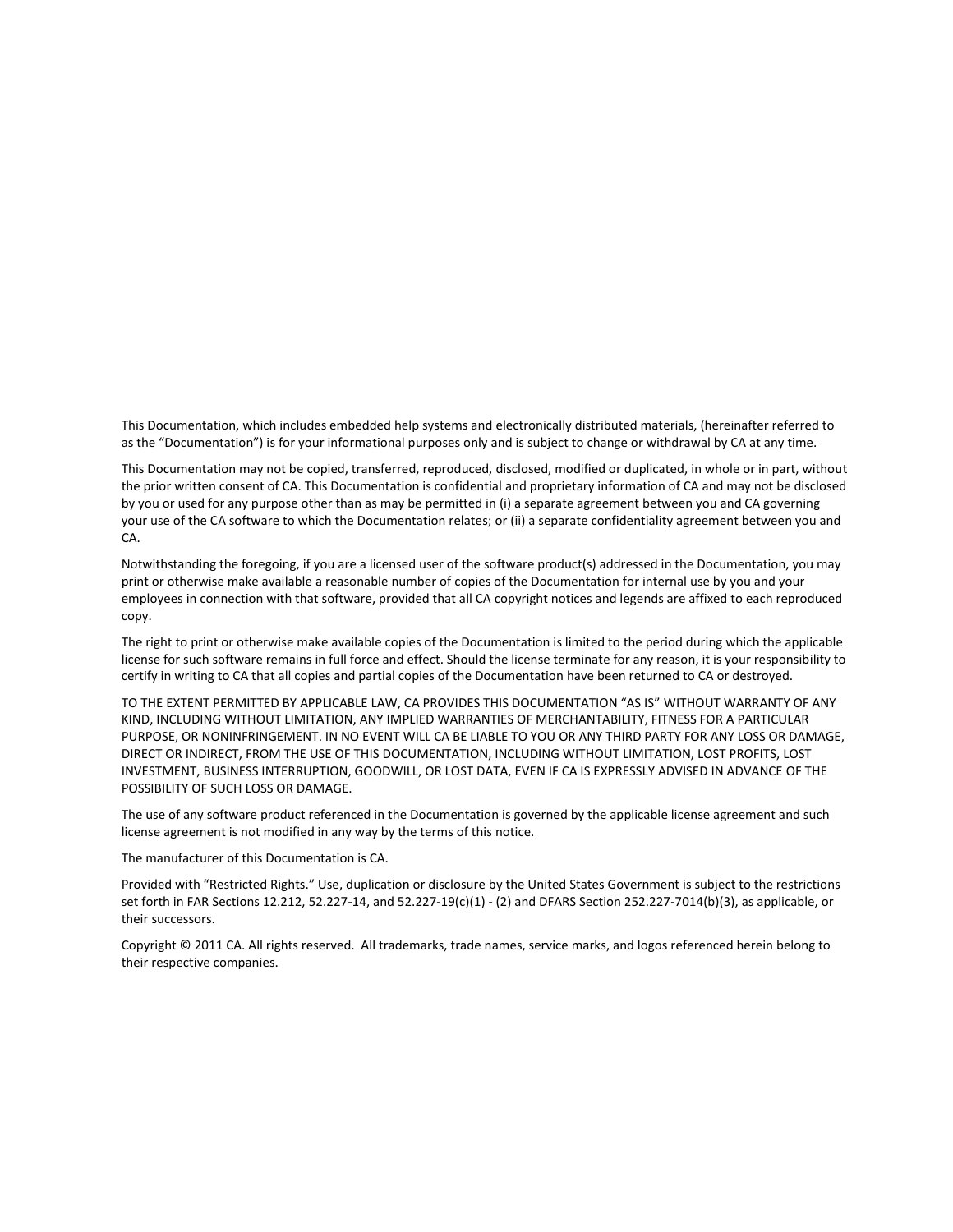#### **CA Technologies Product References**

This document references the following CA Technologies products:

- BrightStor® Enterprise Backup
- CA Antivirus
- CA ARCserve® Assured Recovery™
- CA ARCserve® Backup Agent for Advantage<sup>™</sup> Ingres®
- CA ARCserve® Backup Agent for Novell Open Enterprise Server for Linux
- CA ARCserve® Backup Agent for Open Files on Windows
- CA ARCserve<sup>®</sup> Backup Client Agent for FreeBSD
- CA ARCserve® Backup Client Agent for Linux
- CA ARCserve® Backup Client Agent for Mainframe Linux
- CA ARCserve® Backup Client Agent for UNIX
- CA ARCserve® Backup Client Agent for Windows
- CA ARCserve® Backup Enterprise Option for AS/400
- CA ARCserve® Backup Enterprise Option for Open VMS
- CA ARCserve® Backup for Linux Enterprise Option for SAP R/3 for Oracle
- CA ARCserve® Backup for Microsoft Windows Essential Business Server
- CA ARCserve<sup>®</sup> Backup for UNIX Enterprise Option for SAP R/3 for Oracle
- CA ARCserve® Backup for Windows
- CA ARCserve® Backup for Windows Agent for IBM Informix
- CA ARCserve<sup>®</sup> Backup for Windows Agent for Lotus Domino
- CA ARCserve® Backup for Windows Agent for Microsoft Exchange Server
- CA ARCserve® Backup for Windows Agent for Microsoft SharePoint Server
- CA ARCserve® Backup for Windows Agent for Microsoft SQL Server
- CA ARCserve® Backup for Windows Agent for Oracle
- CA ARCserve® Backup for Windows Agent for Sybase
- CA ARCserve® Backup for Windows Agent for Virtual Machines
- CA ARCserve® Backup for Windows Disaster Recovery Option
- CA ARCserve® Backup for Windows Enterprise Module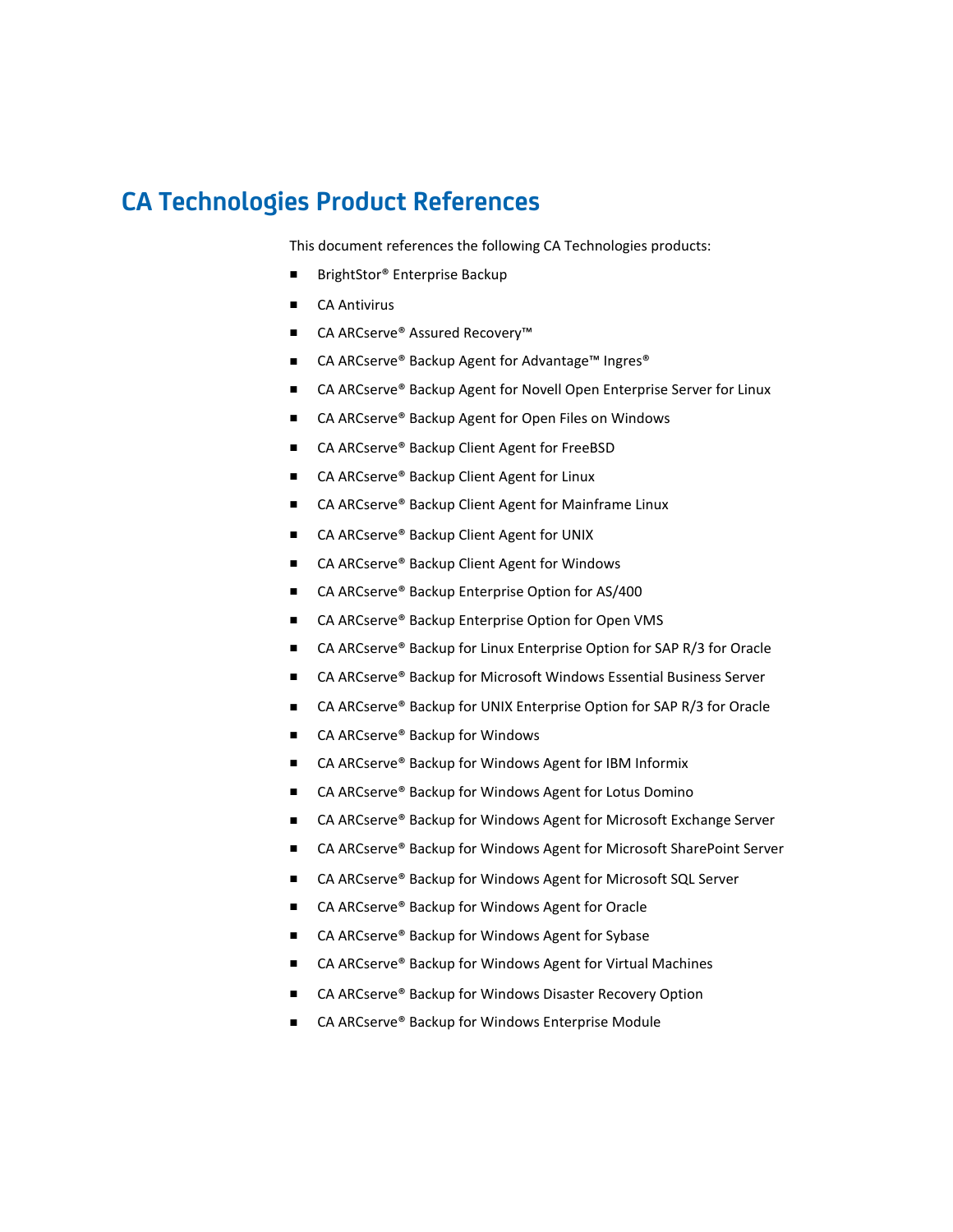- CA ARCserve® Backup for Windows Enterprise Option for IBM 3494
- CA ARCserve® Backup for Windows Enterprise Option for SAP R/3 for Oracle
- CA ARCserve® Backup for Windows Enterprise Option for StorageTek ACSLS
- CA ARCserve® Backup for Windows Image Option
- CA ARCserve® Backup for Windows Microsoft Volume Shadow Copy Service
- CA ARCserve® Backup for Windows NDMP NAS Option
- CA ARCserve® Backup for Windows Storage Area Network (SAN) Option
- CA ARCserve® Backup for Windows Tape Library Option
- CA ARCserve® Backup Patch Manager
- CA ARCserve® Backup UNIX and Linux Data Mover
- CA ARCserve® Central Host-Based VM Backup
- CA ARCserve® Central Protection Manager
- CA ARCserve® Central Reporting
- CA ARCserve® Central Virtual Standby
- CA ARCserve<sup>®</sup> D2D
- CA ARCserve® D2D On Demand
- CA ARCserve® High Availability
- CA ARCserve<sup>®</sup> Replication
- CA VM:Tape for z/VM
- CA  $1^{\circ}$  Tape Management
- Common Services™
- eTrust<sup>®</sup> Firewall
- Unicenter<sup>®</sup> Network and Systems Management
- Unicenter<sup>®</sup> Software Delivery
- Unicenter<sup>®</sup> VM:Operator<sup>®</sup>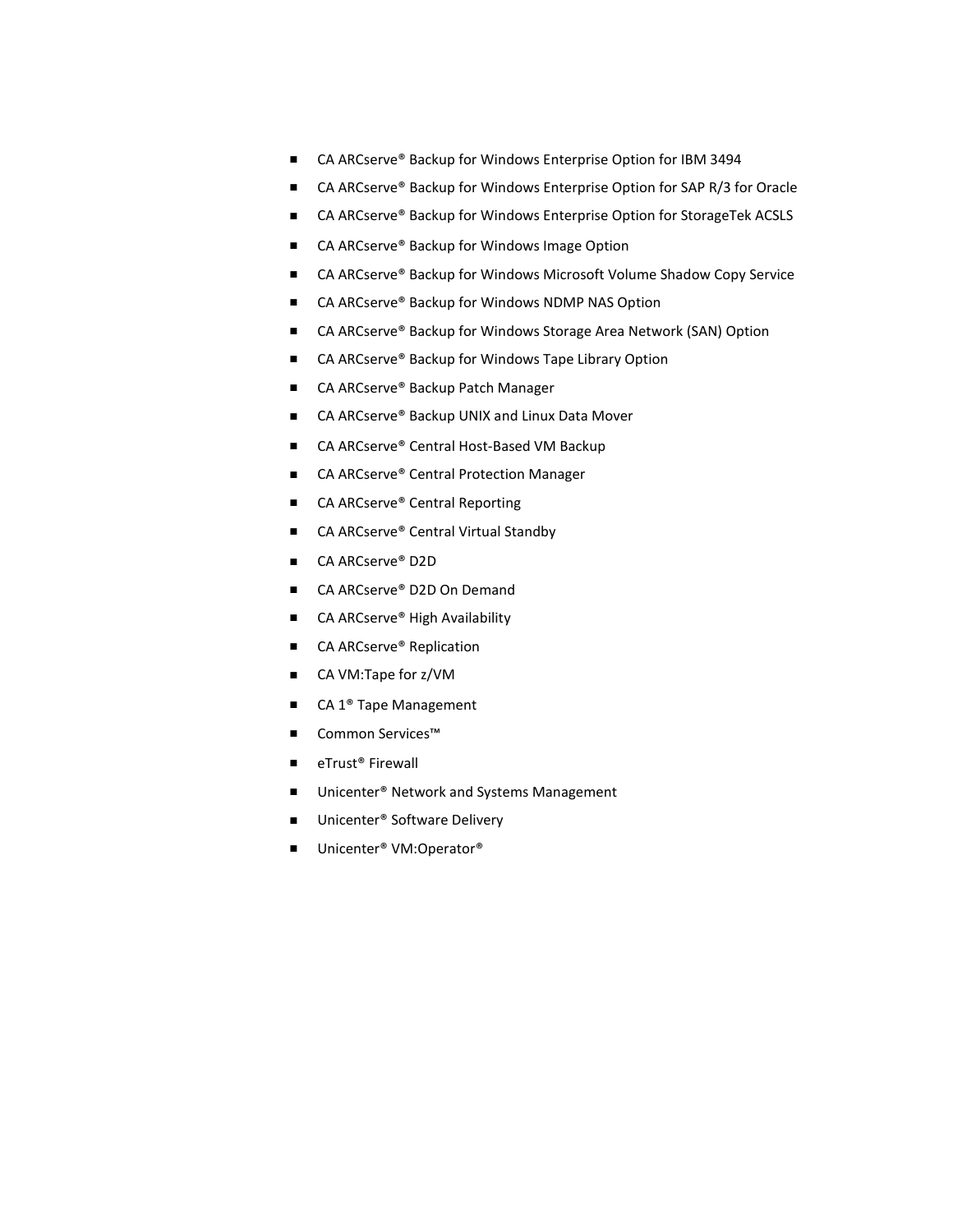#### **Contact CA**

#### **Contact CA Support**

For your convenience, CA Technologies provides one site where you can access the information that you need for your Home Office, Small Business, and Enterprise CA Technologies products. At [http://ca.com/support,](http://www.ca.com/support) you can access the following resources:

- Online and telephone contact information for technical assistance and customer services
- Information about user communities and forums
- Product and documentation downloads
- CA Support policies and guidelines
- Other helpful resources appropriate for your product

#### **Providing Feedback About Product Documentation**

If you have comments or questions about CA Technologies product documentation, you can send a message to **techpubs@ca.com**.

To provide feedback about CA Technologies product documentation, complete our short customer survey which is available on the CA Support website at [http://ca.com/docs.](http://www.ca.com/docs)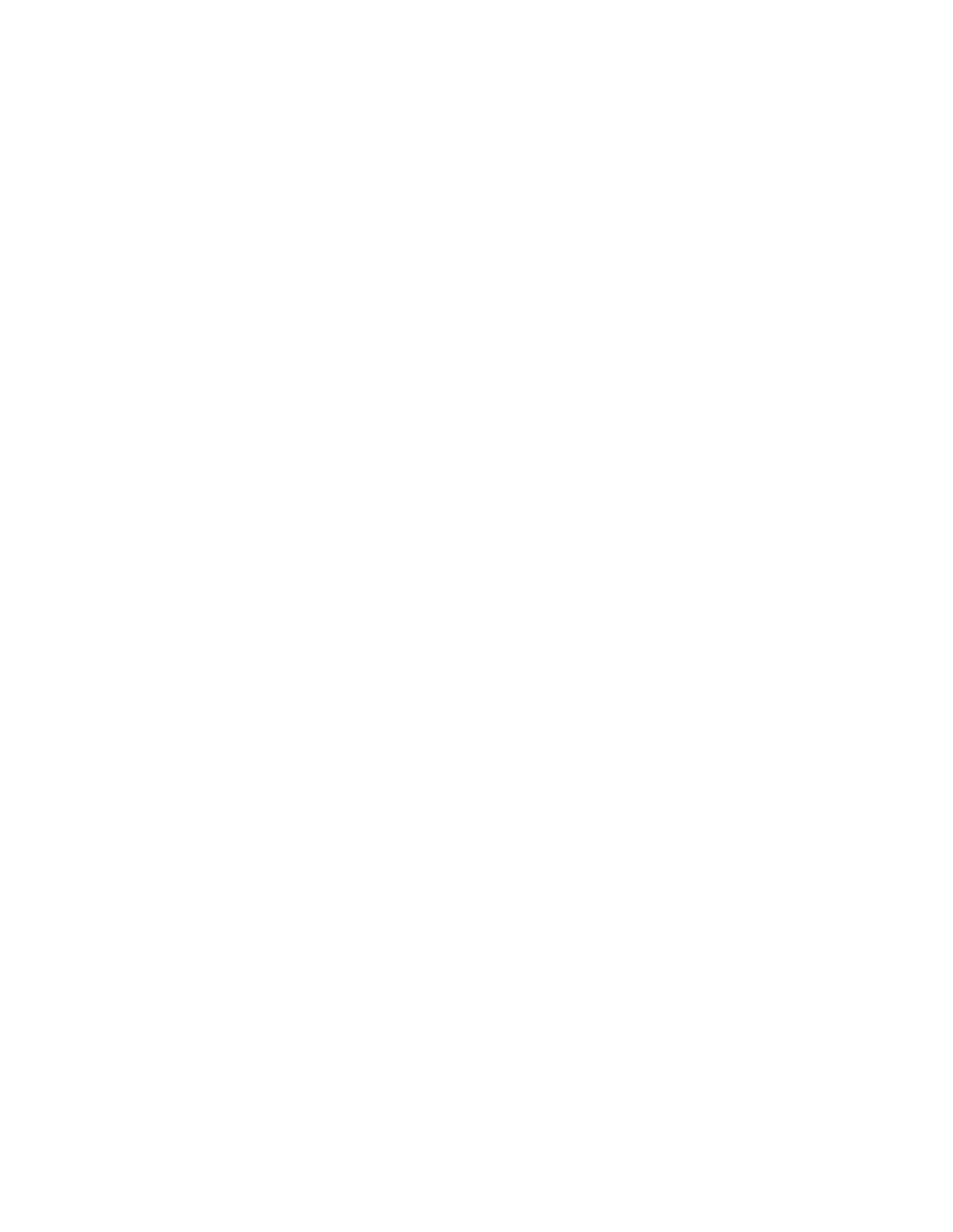## **Contents**

#### **[Chapter 1: New Features](#page-8-0) 9**

#### Recover WinPE Systems from a Disaster [...................................................................................................................14](#page-13-0) [Back Up and Restore SAP R/3 Data to Data Mover Servers.......................................................................................15](#page-14-0) [Image Option Support for Windows Operating Systems...........................................................................................15](#page-14-1)

#### **[Chapter 2: Usability and Functional Enhancements](#page-16-0) 17**

| Enhanced Support for Virtual Memory Allocation on Windows x86 and x64 Operating Systems 22 |  |
|--------------------------------------------------------------------------------------------|--|
|                                                                                            |  |
|                                                                                            |  |
|                                                                                            |  |
|                                                                                            |  |
|                                                                                            |  |

#### **[Chapter 3: Features Not Supported](#page-24-0) 25**

| . .                         | a shekara |  |
|-----------------------------|-----------|--|
| ł<br>۰,<br>v<br>w<br>정도 아이들 | v<br>. .  |  |
|                             | л.<br>۰,  |  |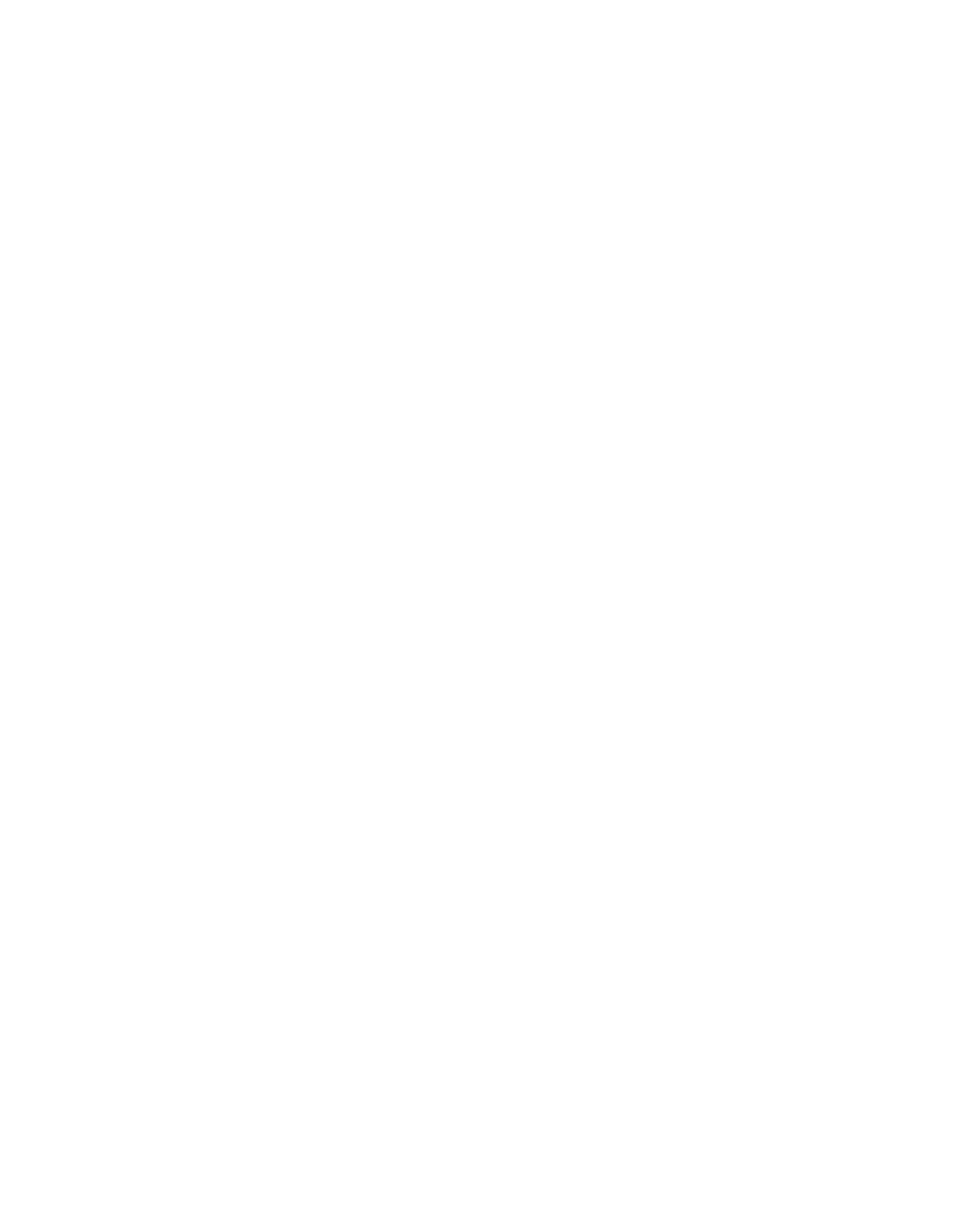## <span id="page-8-0"></span>**Chapter 1: New Features**

This Release Summary describes new features, functional and usability enhancements, and dropped support included with CA ARCserve Backup r16.

The following sections describe the new features added to the product.

This section contains the following topics:

[Synthetic Full Backup](#page-9-0) (see page 10) [Archive Manager](#page-11-0) (see page 12) [Archive Data to Amazon S3 Cloud Storage](#page-12-0) (see page 13) [Archive Data to Eucalyptus Private Cloud Storage](#page-12-1) (see page 13) [Recover WinPE Systems from a Disaster](#page-13-0) (see page 14) Back Up [and Restore SAP R/3 Data to Data Mover Servers](#page-14-0) (see page 15) [Image Option Support for Windows Operating Systems](#page-14-1) (see page 15)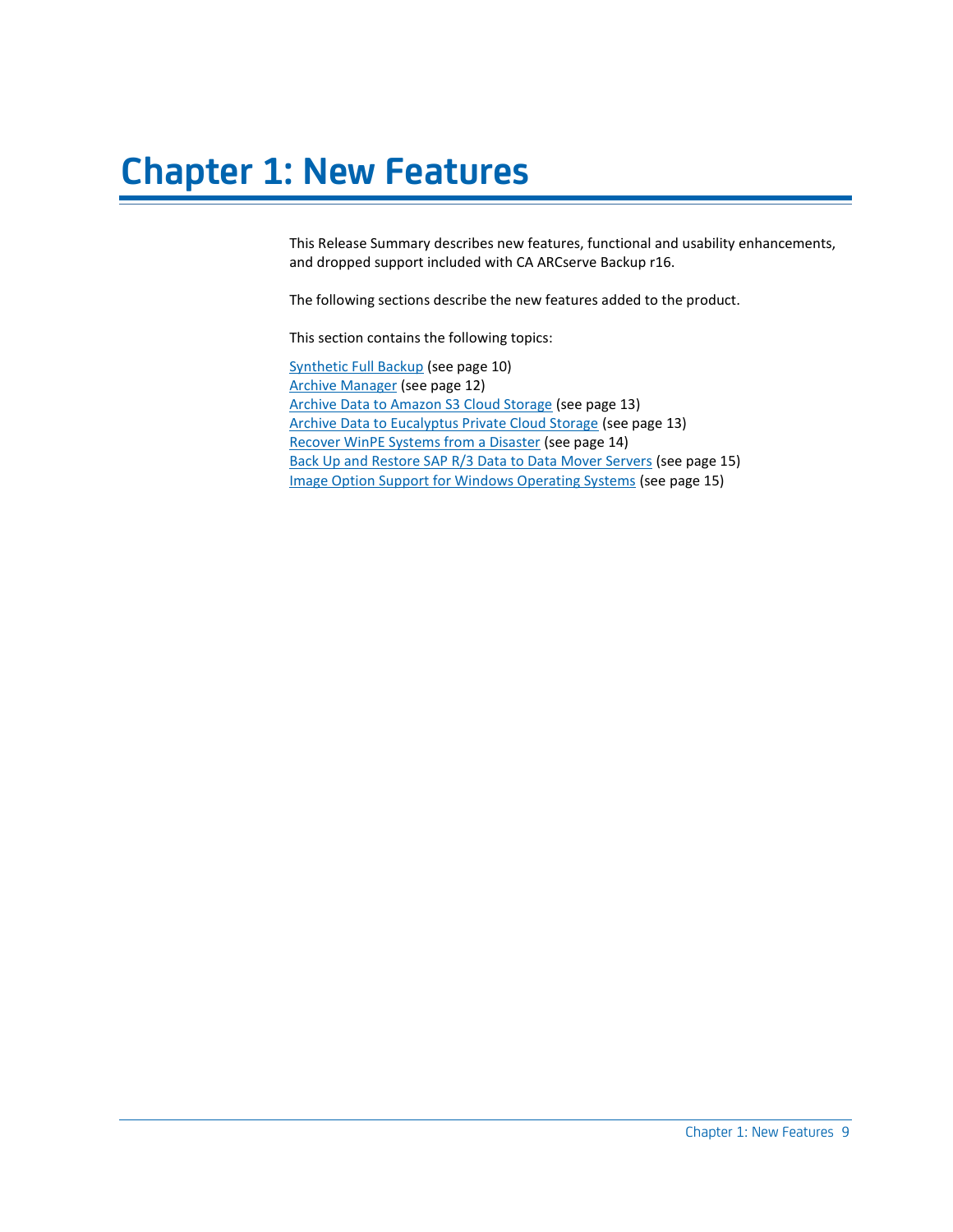#### <span id="page-9-0"></span>**Synthetic Full Backup**

Synthetic full backup lets you synthesize a previous full session and its subsequent incremental sessions to a full backup session.

Using the synthetic full backup option you can:

- Enable synthetic full backup and select the synthetic schedule.
- Synthesize incremental sessions to a new synthetic full backup session.
- Generate a real full backup based on the synthetic schedule for data assurance.
- Run a real full backup on the next full backup day without waiting for the scheduled full backup to run.
- Submit an on-demand synthetic full backup job without waiting for the scheduled data synthetic job to run.
- Allow scans of synthetic full backup sessions for data assurance.
- Migrate synthetic full backup sessions to tape, cloud, and disk devices using disk staging.
- Utilize disaster recovery and Point-in-Time restoration; you can perform a disaster recovery using a synthetic full backup session without referring to the previous full/incremental sessions.
- Perform point-in-time restores.

Synthetic full backup is supported on the following applications and platforms:

- Client Agent for Windows--All Windows platforms supported by the CA ARCserve Backup Client Agent for Windows.
- CA ARCserve Backup server component--All operating systems supported by the CA ARCserve Backup base product.

**Note:** Synthetic Full Backup is a Job type that you can submit from primary servers, member servers, and stand-alone servers.

■ You can submit synthetic full backup jobs to only disk staging and data deduplication devices. However, you can migrate synthetic full backup sessions to tape media, cloud storage, and disk devices using disk staging operations.

#### **Be aware of the following:**

- If a synthetic full backup contains data from other agents (for example, database agents, application agents, and agents from previous releases), CA ARCserve Backup synthesizes only data supported by this release of the Client Agent for Windows. When synthetic full backup jobs that contain data from the other agents run, CA ARCserve Backup applies the original scheduled methods to the other agents.
- Detailed information about synthetic full backups can be viewed in the Job Backup Status Report, Node Backup Status Report, and Total Protection Size Reports on the Dashboard.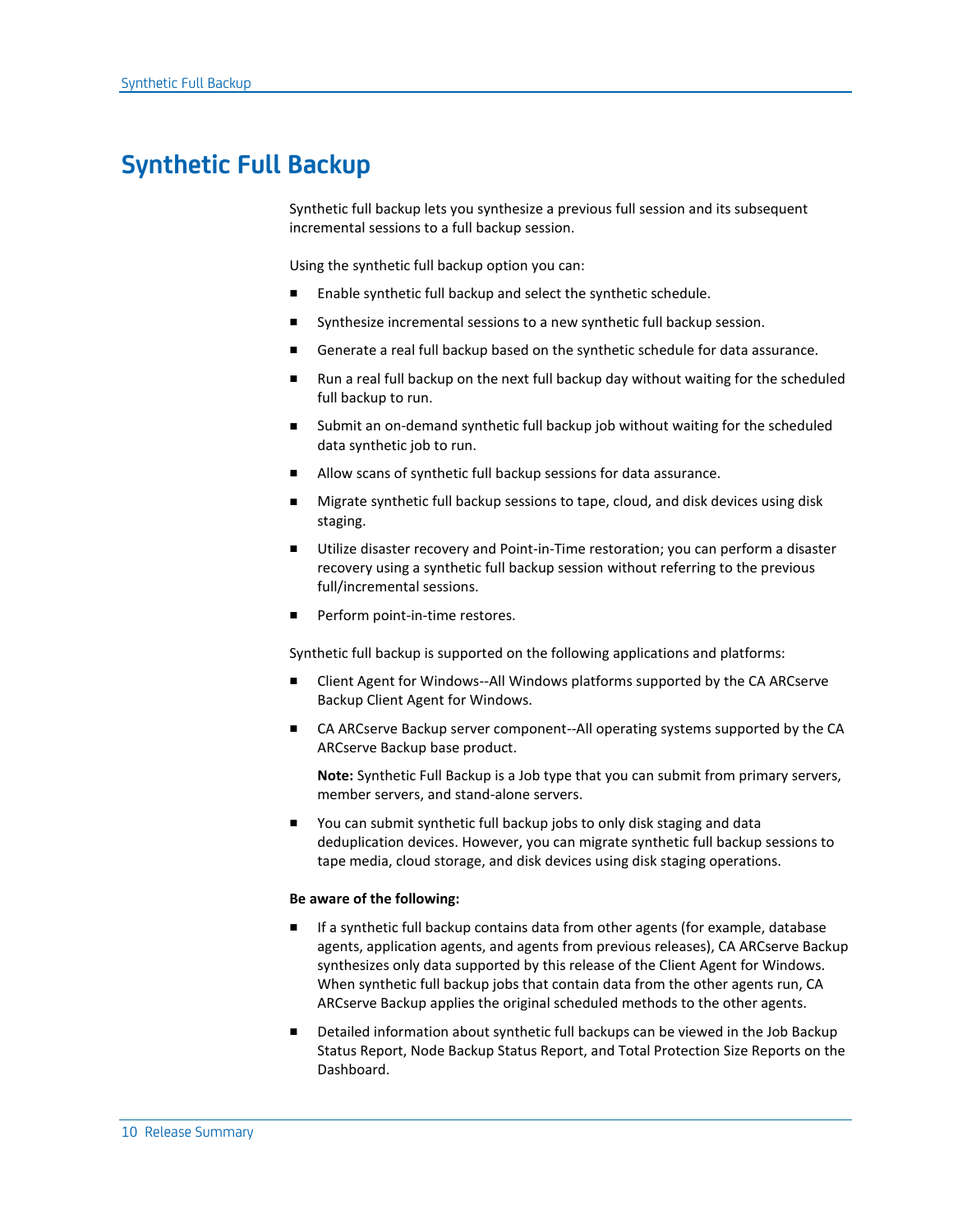■ **Note:** To perform synthetic full backup jobs, you must install and license CA ARCserve Backup Agent for Open Files on the computers that you want to back up.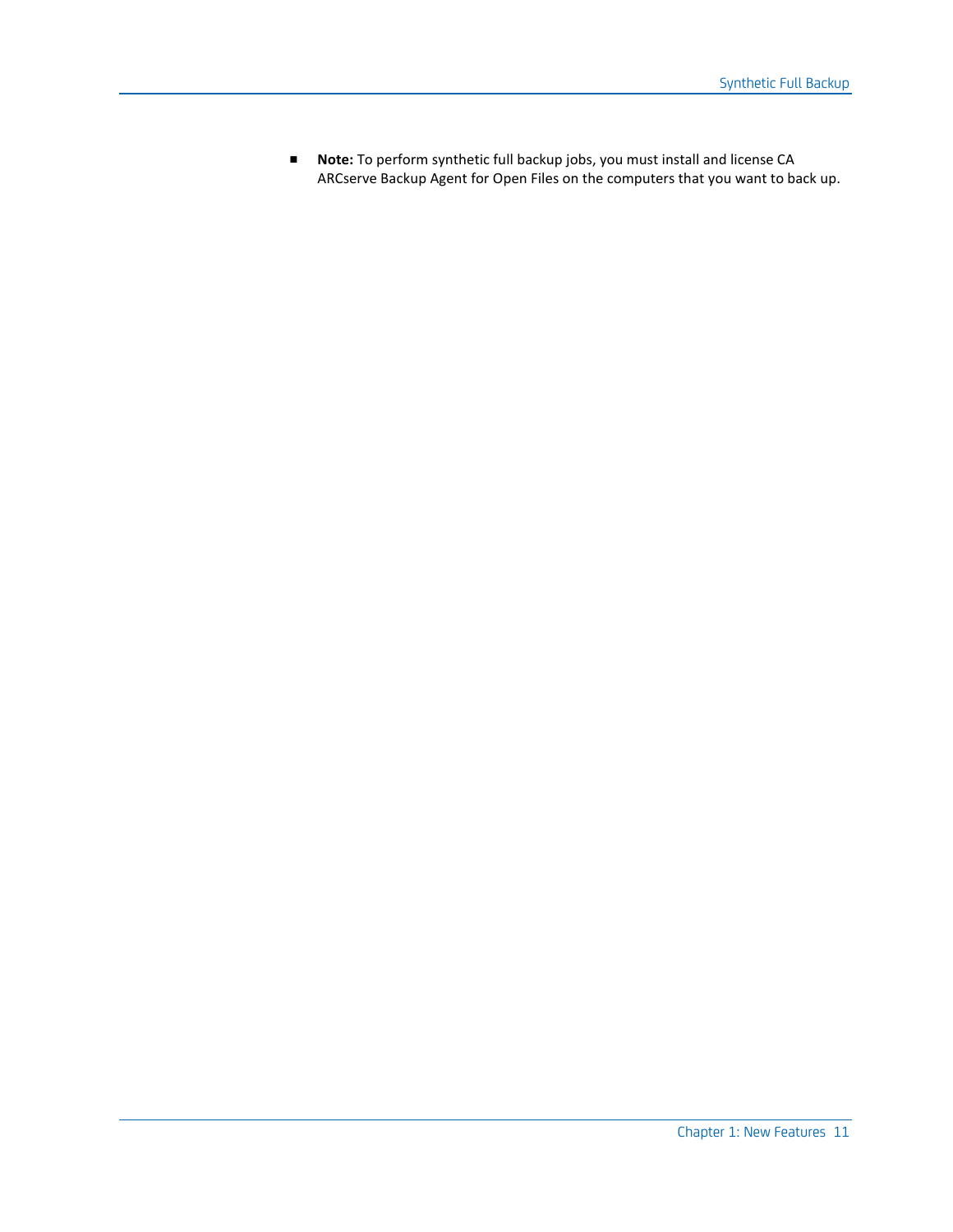#### <span id="page-11-0"></span>**Archive Manager**

In this release, CA ARCserve Backup includes a new manager console called Archive Manager. The Archive Manager enables you to set archive schedule and policies for the selected Windows, UNIX/Linux and MAC file system data and submit archive jobs.

You can view the following tabs in the Archive Manager console:

- **Start--Lets you specify the type of archive job that you want to submit. You can** submit normal archive, deduplication archive, staging archive, and archive to cloud storage.
- **Source--Lets you specify the data that you want to archive. This tab only displays** Windows, UNIX/Linux and MAC client agents.
- **Schedule--Lets you specify a repeat method for the job.**

**Note:** Archive jobs require full backups; a run once job schedule option is not available.

- **Policies--Lets you specify a file pattern, directory pattern, file attribute, host name** pattern, file size, when the file was last accessed, modified or created, and data verification.
- **Destination--Lets you specify the location where you want to store your archive** files. This tab only displays the following devices: Deduplication, Tape, and Cloud.

The Archive Manager lets you:

- Set retention times to define the length of time that archive media is not used before it is moved to the scratch set (tape media) or purged (deduplication devices and backup to cloud devices).
- Delete archived data automatically that has expired retention dates from archive media.
- Search for data that is eligible for archiving and back it up, and then delete the archived data from its original location immediately.
- Retrieve archived data from archive media with restore job.
- Set up email alerts to notify you when job-related events occur. For example, the job completed successfully, the job was canceled by the user, and so on.

You can archive files to cloud with the following considerations:

Cloud Archive Option is selected at the Start tab;

**Note**: If this option is not selected, Cloud device will not be available as your destination.

Archived files are not backed up to cloud device directly, instead archived files are backed up to a disk staging device first and then migrated to cloud device.

You can view archive status from the following Dashboard Reports.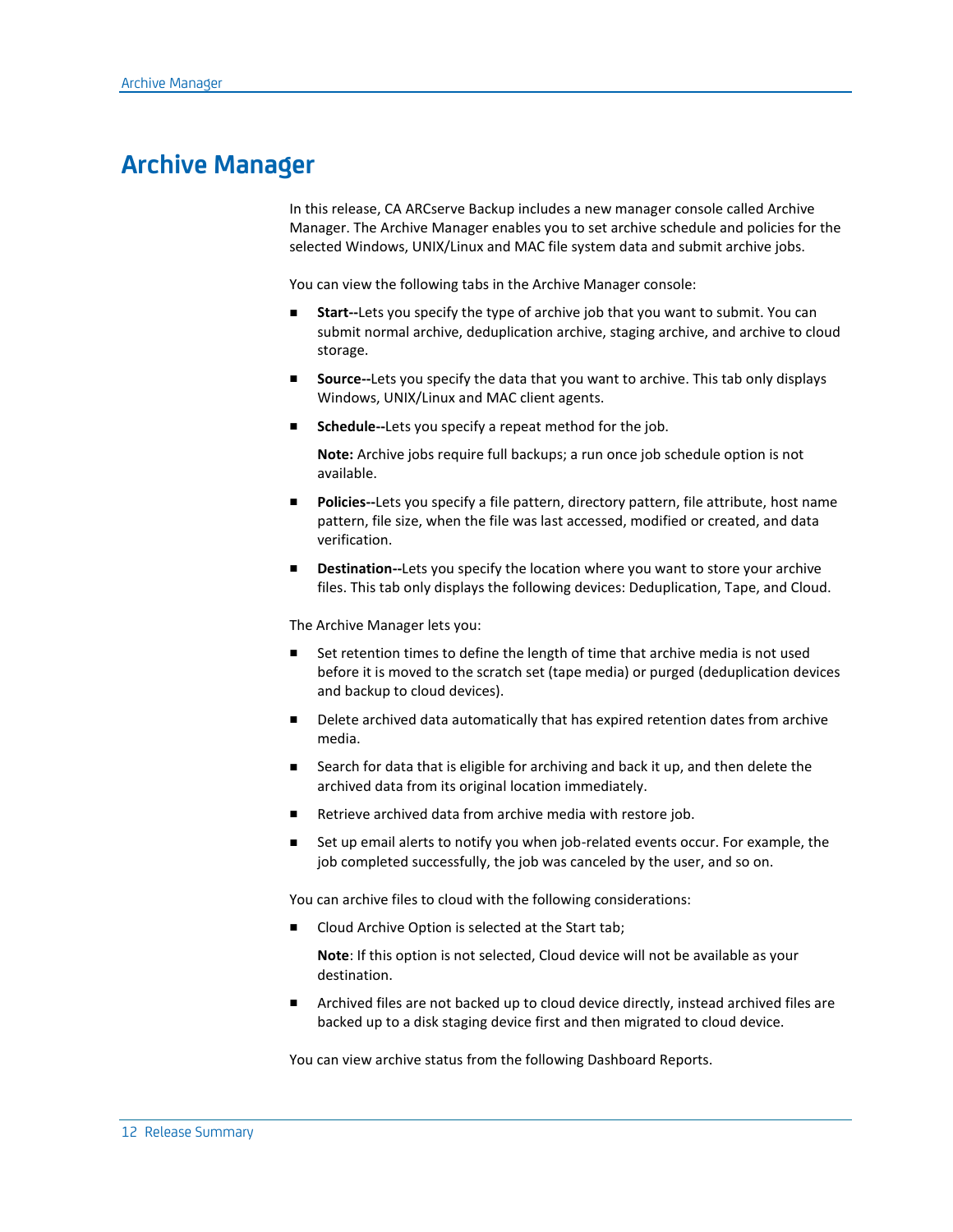- Node Archive Status Report
- Job Archive Status Report
- **Total Protection Size Report**

#### <span id="page-12-0"></span>**Archive Data to Amazon S3 Cloud Storage**

In this release, CA ARCserve Backup lets you archive data to cloud storage. You can only specify the cloud device in the final destination tab when you enable staging from the Backup Manager.

The Device Manager lets you perform the following tasks:

- **Manage cloud connections--Configuring cloud connections enables you configure** CA ARCserve Backup to access cloud storage services. This release of CA ARCserve Backup archive data to Amazon S3 cloud storage.
- **Manage cloud-based devices--**Cloud-based devices let you specify where CA ARCserve Backup can migrate and store data in the cloud. CA ARCserve Backup lets you create cloud devices that link to cloud folders. You can link cloud devices to new or existing cloud folders. If the cloud folder is configured with password protection, you must specify a password otherwise you cannot link the cloud device to the cloud folder.

**Note**: Before you create a cloud device, you need to configure a cloud connection first, see Manage Cloud Connections.

- **Browse cloud folder--CA ARCserve Backup lets you browse cloud folders directly** from the Device Manager window. This functionality lets you browse for specific cloud devices and delete files manually from the cloud storage device.
- **View Cloud-based reports--**CA ARCserve Backup contains new reports that help you manage cloud-based jobs:
	- Backup Data Location Report
	- Data Distribution on Media Report
	- Recovery Point Objective Report

#### <span id="page-12-1"></span>**Archive Data to Eucalyptus Private Cloud Storage**

This release of CA ARCserve Backup lets you archive data to Eucalyptus private cloud storage. CA ARCserve Backup supports archiving data to the following versions of Eucalyptus:

- Eucalyptus 2.0
- Eucalyptus 2.0.2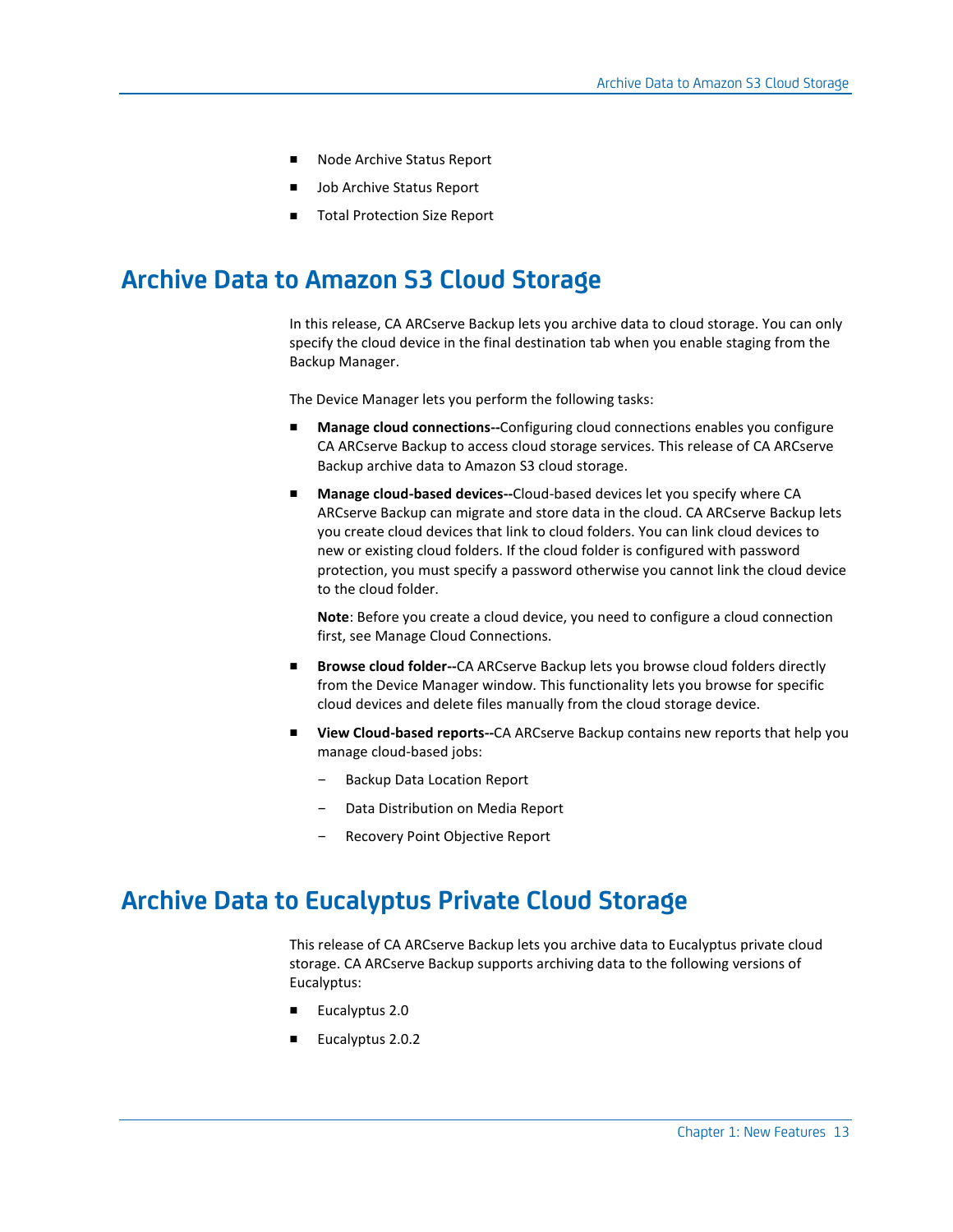#### <span id="page-13-0"></span>**Recover WinPE Systems from a Disaster**

In this release, CA ARCserve Backup includes support for Windows Preinstallation Environment (WinPE). WinPE is a minimal Win32 operating system that lets you prepare computers for Windows installations, copy disk images from network shared folders, and initiate Windows setup. CA ARCserve Backup lets you recover Windows Server 2003, Windows Server 2008, and Windows 7 systems running WinPE from a disaster using a Windows PE recovery CD.

Be aware of the following:

The WinPE Disaster Recovery CD is integrated with the CA ARCserve Backup Installation DVD where the DVD can now perform disaster recovery for both x86 and amd64 (BIOS only) platforms.

In addition, there are two separated ISOs for EFI/uEFI and IA64 platforms for Disaster Recovery located under the Disaster Recovery directory of the CA ARCserve Backup Installation DVD:

- WinPE\_UEFI.iso
- WinPE\_IA64.iso

You need to burn them to a CD or DVD first before performing disaster recovery on the EFI/uEFI or IA64 platforms.

■ To use WinPE, you must upgrade the Client Agent for Windows and the CA ARCserve Backup server component to this release and have at least 1 GB of physical memory to run WinPE.

WinPE provides utilities for you to use to help fix environment issues:

- Load Driver Utility--This utility is used to load NIC, SCSI, or FC drivers.
- **Network Configuration--**This utility is used to help you configure your IP address.
- **iSCSI Configuration--**This utility is used to help you configure iSCSI connections.
- **Activity Log--This utility is used to view the disaster recovery activity log.**
- **Troubleshooting--**This utility is used to investigate disaster recovery issues.
- Run--This utility is used to run other applications in the disaster recovery environment.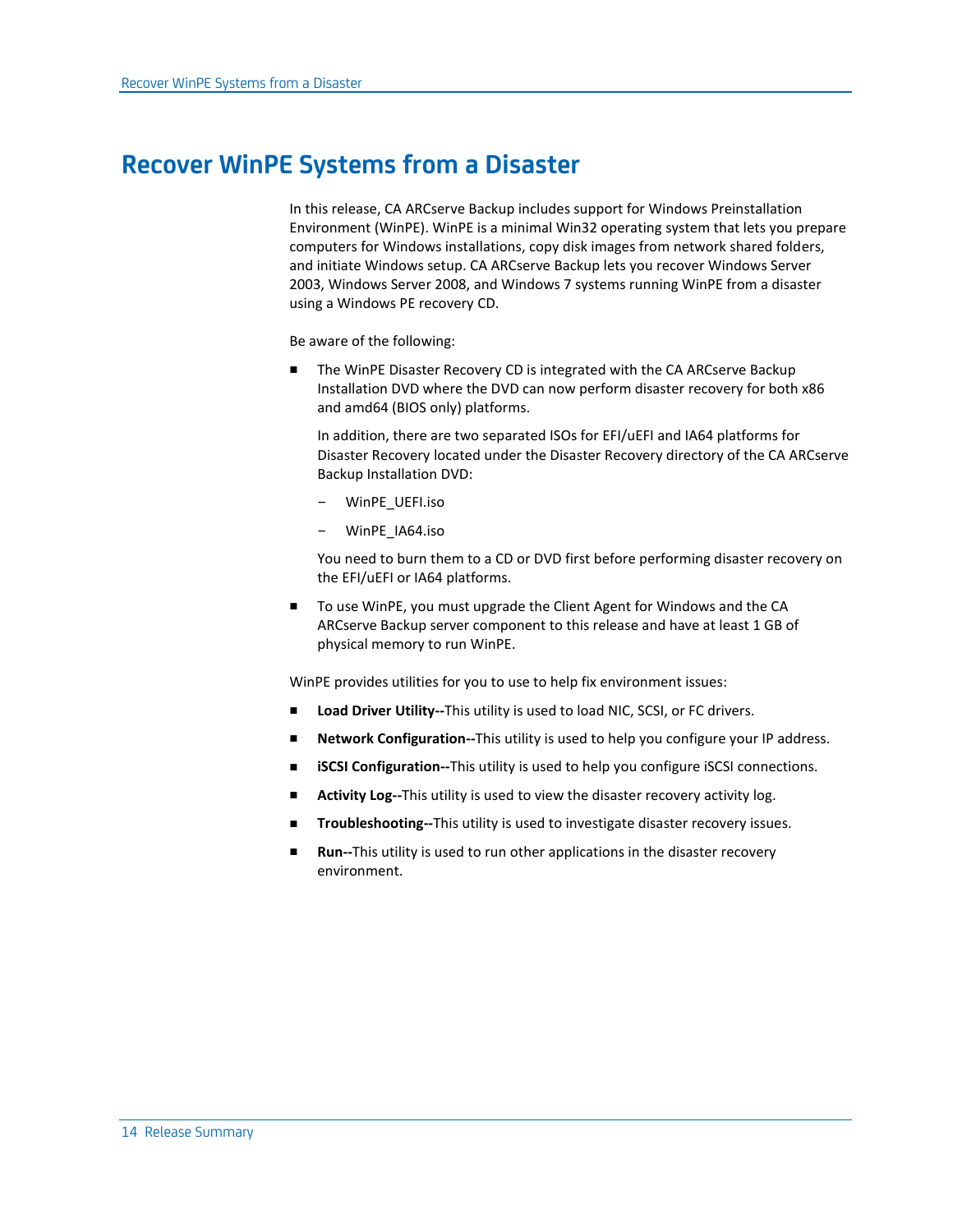#### <span id="page-14-0"></span>**Back Up and Restore SAP R/3 Data to Data Mover Servers**

This release of CA ARCserve Backup lets you submit backup and restore jobs containing UNIX and Linux, SAP R/3 for Oracle data from CA ARCserve Backup data mover servers, primary servers, and member servers to locally attached devices. Using CA ARCserve Backup UNIX and Linux Data Mover to back up your SAP R/3 for Oracle data you can avoid transferring data via TCP communication. This approach helps improve overall backup and restore performance.

For more information about this enhancement, see the *CA ARCserve Backup for UNIX and Linux Enterprise Option for SAP R/3 for Oracle Guide*.

## <span id="page-14-1"></span>**Image Option Support for Windows Operating Systems**

This release of the CA ARCserve Backup Enterprise Module includes enhanced operating system support for the Image Option. The Image Option now includes support for the following Windows operating systems:

- Windows Server 2003 x64
- Windows Server 2008 x64
- Windows Server 2008 R2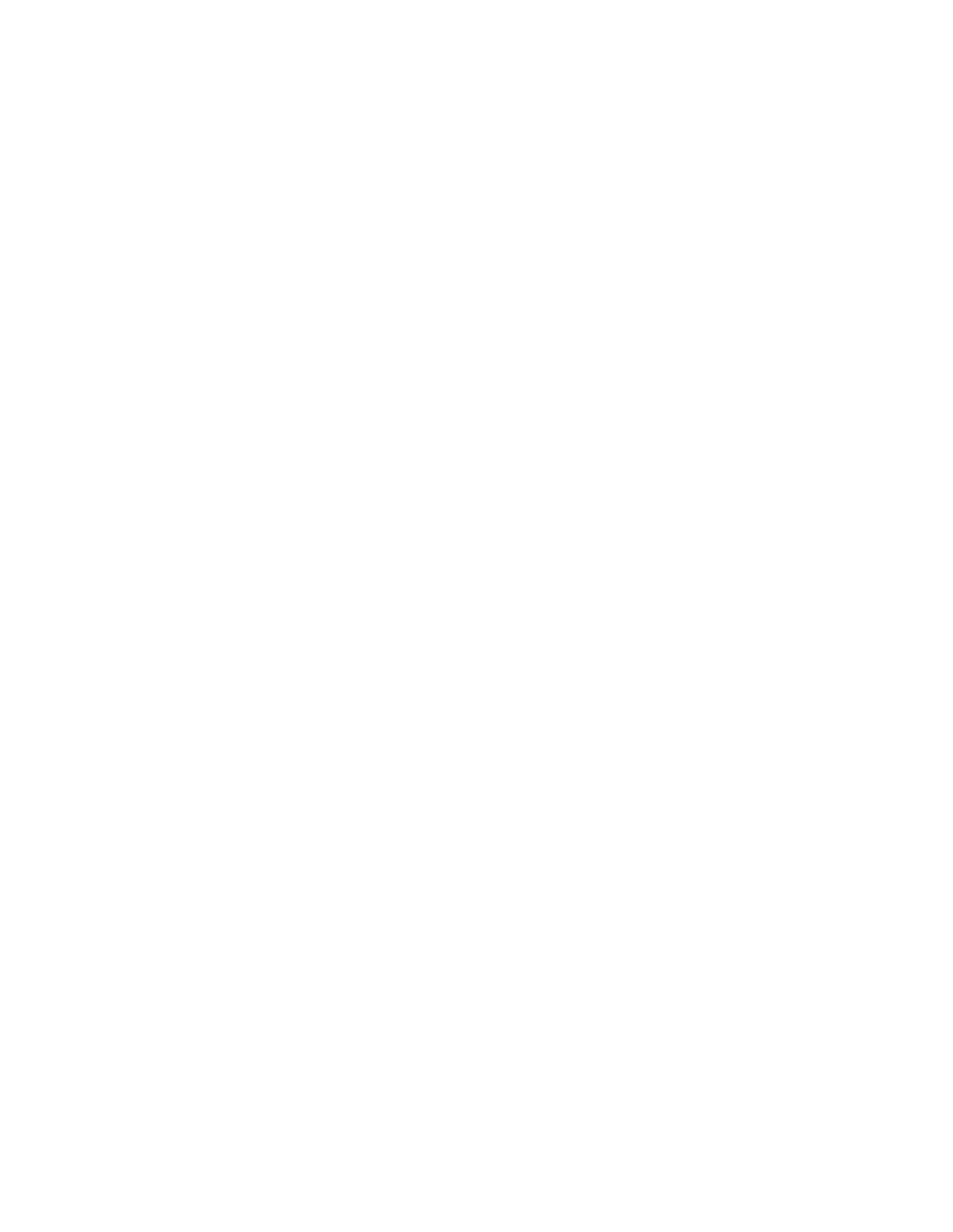## <span id="page-16-0"></span>**Chapter 2: Usability and Functional Enhancements**

This section describes the usability and functional enhancements made to the product such as changes to the user interface, changes to licensing, setup, and deployment, and documentation changes.

This section contains the following topics:

[Enhanced Block-Level Data Analysis for the Agent for Virtual Machines](#page-17-0) (see page 18) [CA ARCserve D2D Integration](#page-17-1) (see page 18) [Support for Windows Server 2008 in a Cluster Environment](#page-18-0) (see page 19) [Disaster Recovery Option Enhancements](#page-18-1) (see page 19) [Enhanced Operating System Support for the Agent for IBM Informix](#page-18-2) (see page 19) [Enhanced Support for Cluster-Aware Applications](#page-19-0) (see page 20) [Enhanced Custom Backup Job Scheduling Options](#page-19-1) (see page 20) [Enhanced Logging for Libraries](#page-19-2) (see page 20) [Enhanced Support for IBM AIX Platforms](#page-20-0) (see page 21) [Enhanced Support for Non-global Zones on Solaris Operating Systems](#page-20-1) (see page 21) [Enhanced Support for Virtual Memory Allocation on Windows x86 and x64 Operating](#page-21-0)  [Systems](#page-21-0) (see page 22) [Enhanced Licensing Methods for Protecting Open Files](#page-21-1) (see page 22) [Enhanced Protection for Moved and Renamed Files](#page-21-2) (see page 22) [Support for 256 KB and 512 KB Tape Blocks](#page-22-0) (see page 23) [Web Based Online Help](#page-22-1) (see page 23)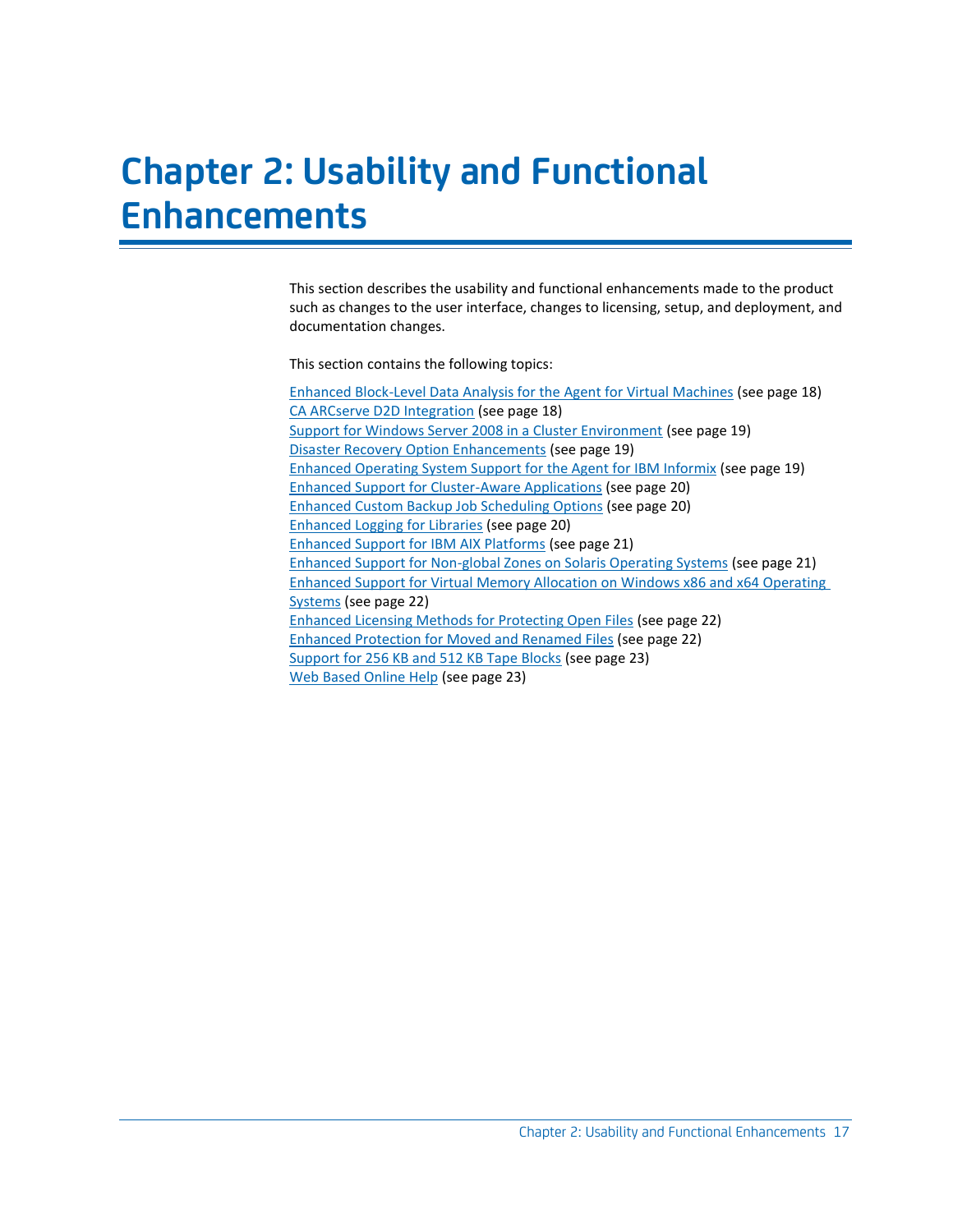### <span id="page-17-0"></span>**Enhanced Block-Level Data Analysis for the Agent for Virtual Machines**

This release of the CA ARCserve Backup Agent for Virtual Machines includes the following:

- The Agent for Virtual Machines now includes enhanced block-level data analysis for backing up data that resides on Hyper-V and VMware virtual machines. The agent now identifies the used blocks of data on virtual disks, and backs up only the used blocks of data. This capability lets CA ARCserve Backup decrease the overall backup time for jobs.
- The Agent for Virtual Machines now backs up virtual machines that are configured with virtual compatibility mode raw device mappings (RDMs).

**Note:** VMware does not support restoring virtual compatibility mode RDMs as RDMs.Therefore, CA ARCserve Backup restores the virtual compatibility mode RDMs as virtual hard disks on your datastore.

- The Agent for Virtual Machines now uses vStorage APIs for Data Protection (VADP). VADP lets CA ARCserve Backup perform centralized virtual machine backups without the disruption and overhead of running backup tasks from inside each virtual machine.
- The Agent for Virtual Machines now deploys VMware Virtual Disk Development Kit (VDDK) 1.2.1 on all systems where you install the agent. You no longer must download and install VDDK on your backup proxy systems.

### <span id="page-17-1"></span>**CA ARCserve D2D Integration**

This release of CA ARCserve Backup integrates with CA ARCserve D2D so that you can perform the following tasks:

- Create CA ARCserve Backup backup sessions from CA ARCserve D2D backup data.
- Back up CA ARCserve D2D backup sessions stored on locally attached CA ARCserve D2D computers, remote proxy servers, and remote shares to CA ARCserve Backup media.
- Perform raw backups of CA ARCserve D2D recovery points.
- Back up CA ARCserve D2D recovery points from CA ARCserve D2D computers that are installed on VMware vSphere virtual machines.
- Recover CA ARCserve D2D data at file and folder level granularity and Microsoft SQL Server databases and Microsoft Exchange Server mailboxes at application level granularity from CA ARCserve Backup media.

**Note:** For more information, see Backing Up and Recovering CA ARCserve D2D Data in the Administration Guide.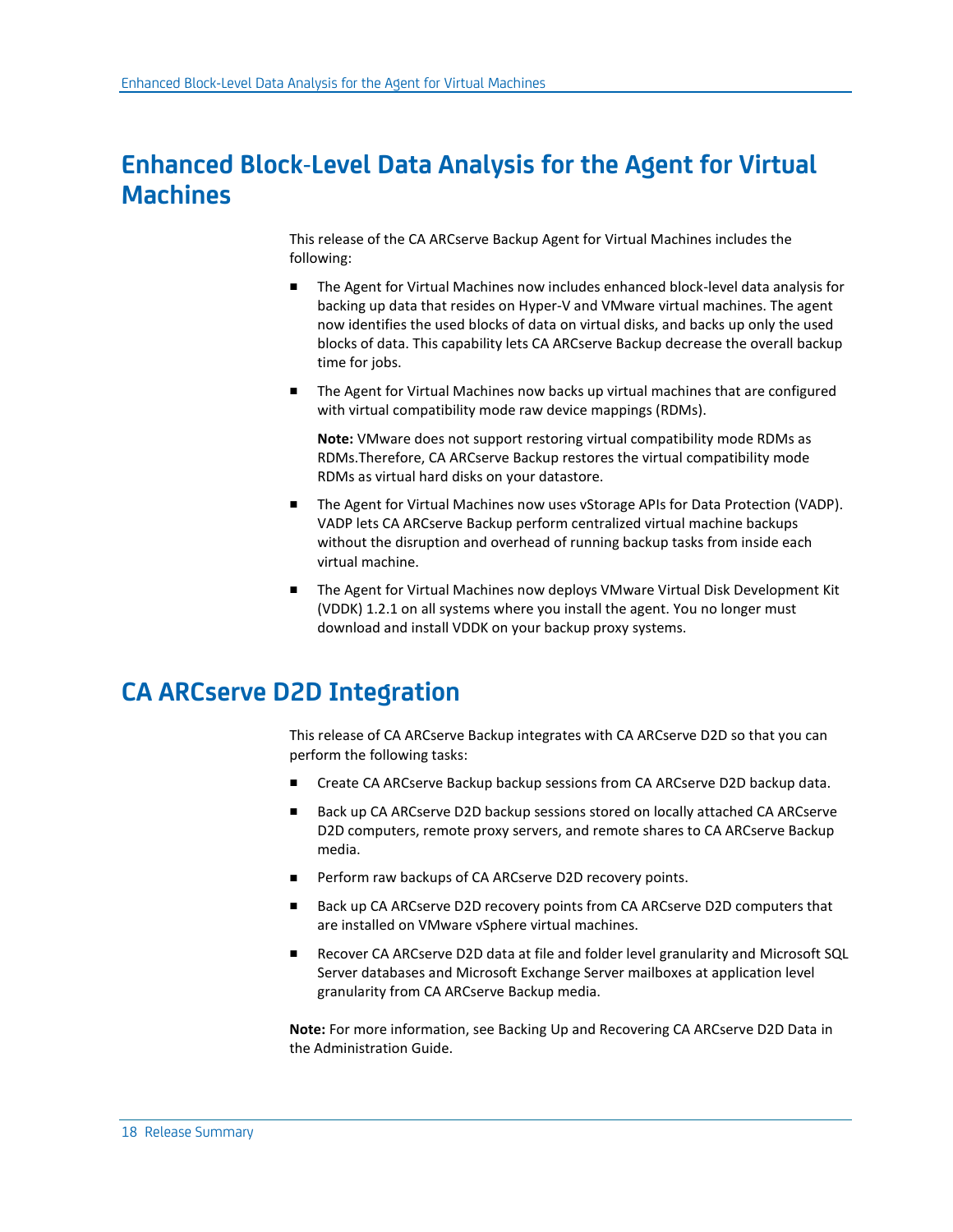#### <span id="page-18-0"></span>**Support for Windows Server 2008 in a Cluster Environment**

This release of the CA ARCserve Backup base product supports cluster-aware implementations on the following Windows operating systems:

- Windows Server 2008 x86
- Windows Server 2008 x64
- Windows Server 2008 R2

#### <span id="page-18-1"></span>**Disaster Recovery Option Enhancements**

This release of the CA ARCserve Backup Disaster Recovery Option includes the following usability enhancements:

- The option lets you perform disaster recovery operations using machine-specific data that is stored on the backup server, local devices, remote file system shares, and alternative locations.
- The option provides support for recovering computers that use multi-byte languages from a disaster.

### <span id="page-18-2"></span>**Enhanced Operating System Support for the Agent for IBM Informix**

This release of the CA ARCserve Backup Agent for IBM Informix now includes support for the following Windows operating systems:

- Windows Server 2003 x64
- Windows Server 2008 x64
- Windows Server 2008 R2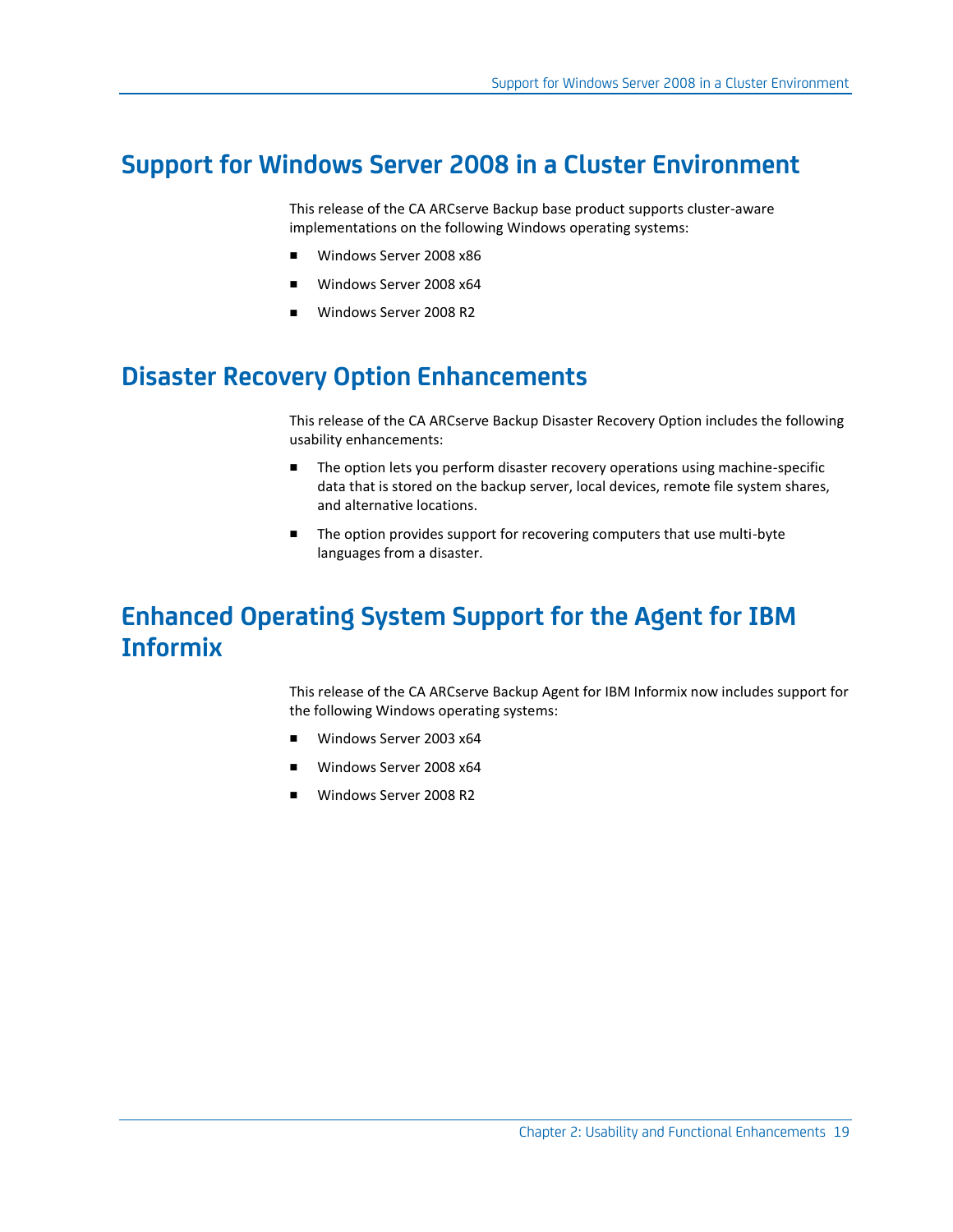#### <span id="page-19-0"></span>**Enhanced Support for Cluster-Aware Applications**

CA ARCserve Backup r16 includes the following enhancements for protecting cluster-aware applications:

- This release of CA ARCserve Backup lets you register virtual clusters as CA ARCserve Backup domain member servers. With this enhancement CA ARCserve Backup lets you perform backup and recovery operations on cluster-aware applications that are installed on clustered nodes, such as Microsoft SQL Server.
- This release of CA ARCserve Backup extends support to NEC CLUSTERPRO/ExpressCluster X 3.0 for Windows.
- The Server Configuration Wizard provides you with enhanced functionality that lets you register virtual clusters as CA ARCserve Backup domain member servers.

#### <span id="page-19-1"></span>**Enhanced Custom Backup Job Scheduling Options**

This release of CA ARCserve Backup lets you append backup data generated by Custom Schedule backup jobs to one tape. With the Append option, CA ARCserve Backup lets you re-use media, which helps to minimize the overall quantity of tapes needed for custom schedule backup jobs. This new feature is most beneficial to backup environments where the overall size of daily, full backup data is relatively small.

The Append option can be applied to the schedule for Normal backup jobs, UNIX/Linux Data Mover backup jobs, and to the migration phase of Staging backup jobs.

To use the Append option, specify Custom Schedule on the Backup Manager Schedule tab when you specify a schedule for a job. You can specify from 1 to 3650 as the quantity of days that you want to append the backup data to the media.

**Note:** The Append option cannot be applied to jobs where the backup destination specified is to deduplication devices or cloud storage.

#### <span id="page-19-2"></span>**Enhanced Logging for Libraries**

This release of CA ARCserve Backup lets you configure the Tape Engine to notify you when the quantity of blank tapes available to a library is less than a specified value. With the Monitor blank tapes option specified, CA ARCserve Backup generates an Activity Log message when the quantity of blank tapes available to the library is less than the value that you specified. You can apply this option to single and multiple drive libraries.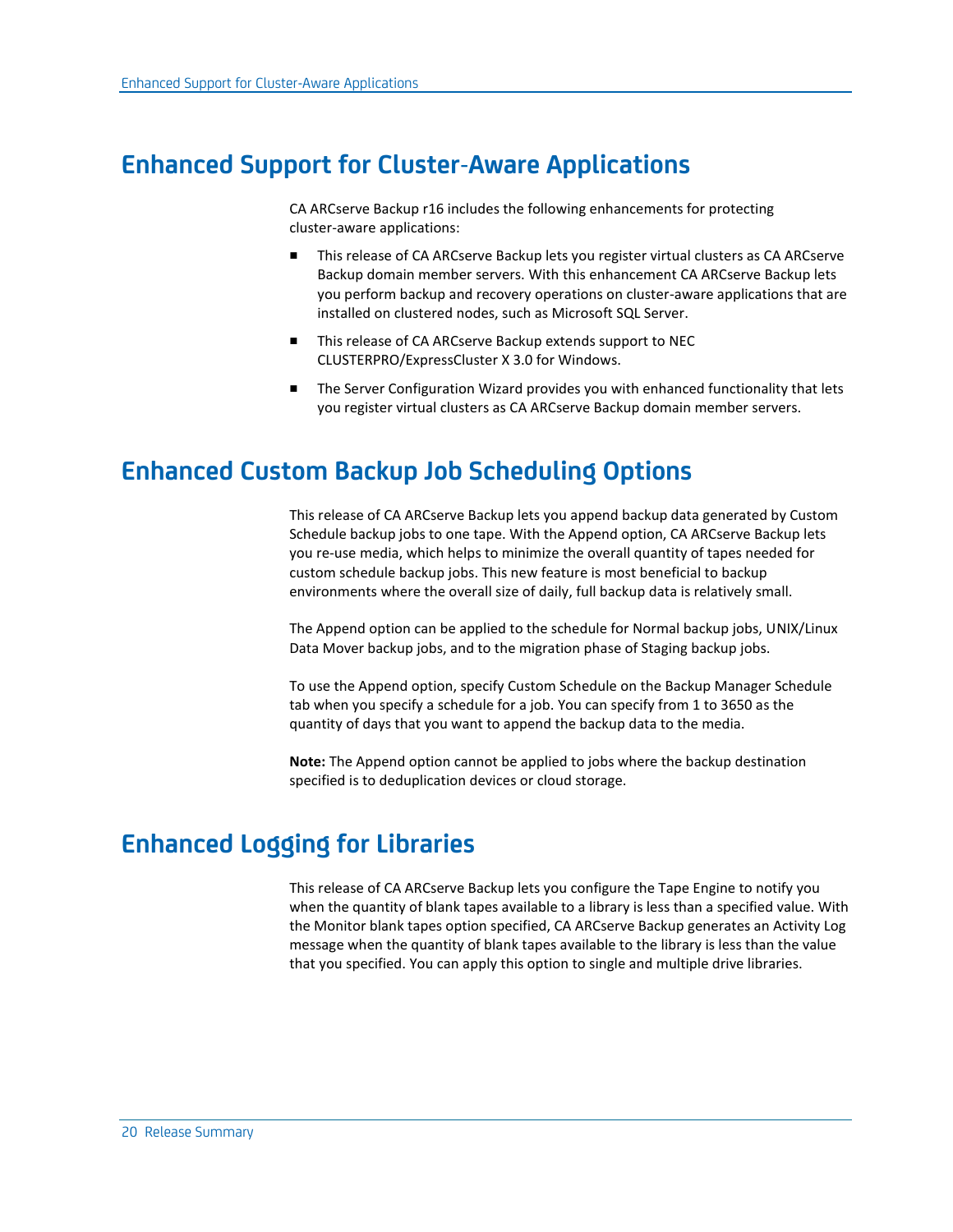### <span id="page-20-0"></span>**Enhanced Support for IBM AIX Platforms**

This release of CA ARCserve Backup Client Agent, CA ARCserve Backup Agent for Oracle, CA ARCserve Backup Enterprise Option for SAP R/3 for Oracle, and CA ARCserve Backup UNIX and Linux Data Mover extends support to the following IBM AIX operating systems on LPAR (Logical Partition):

- AIX Version 5.2
- AIX Version 5.3
- AIX Version 6.1

### <span id="page-20-1"></span>**Enhanced Support for Non-global Zones on Solaris Operating Systems**

This release of the CA ARCserve Backup Client Agent for UNIX extends support for Solaris non-global zones on the following operating systems:

- Solaris SPARC 10
- Solaris 10 (x86, x64)

This release of the CA ARCserve Backup for UNIX Agent for Oracle extends support for Solaris non-global zones on the following operating systems:

- Solaris SPARC 10
- Solaris 10 (x86)

This release of CA ARCserve Backup for UNIX and Linux Data Mover extends support for Solaris non-global zones on the following operating systems:

Solaris SPARC 10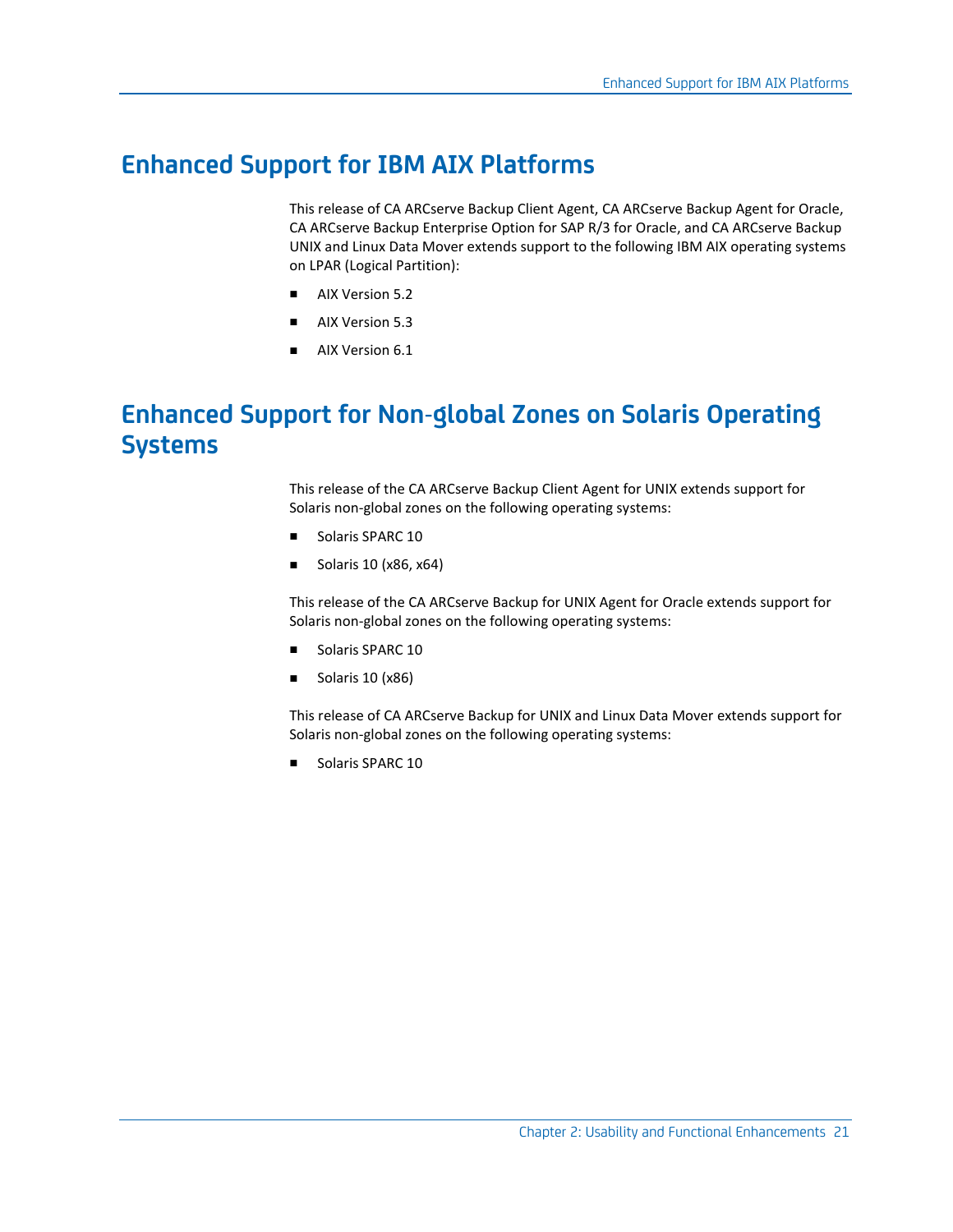#### <span id="page-21-0"></span>**Enhanced Support for Virtual Memory Allocation on Windows x86 and x64 Operating Systems**

This release of CA ARCserve Backup includes support for Large Address Aware functionality on Windows x86 and x64 operating systems. As a Large Address Aware capable application, CA ARCserve Backup can access up to 3 GB of virtual memory on Windows x86 operating systems and 4 GB of virtual memory on Windows x64 operating systems.

On Windows x86 operating systems, you must modify the accessible memory switch. If you install the CA ARCserve Backup server component on a computer that is running an x86 version of Windows, this enhancement helps to improve the overall performance of the CA ARCserve Backup Tape Engine. On Windows x64 operating systems, no configuration is required.

### <span id="page-21-1"></span>**Enhanced Licensing Methods for Protecting Open Files**

With this release of CA ARCserve Backup, there are two licensing methods that you can use to back up and restore open files.

Install the CA ARCserve Backup Agent for Open Files on the client computer.

This method lets you protect open files using the Agent for Open Files and Microsoft Volume Shadow Copy Service. With this method, the Agent for Open Files license provides you with a 30-day trial period.

Apply the license for the CA ARCserve Backup Agent for Open Files on the CA ARCserve Backup server (do not install the agent on the client computer).

This method lets you protect open files using Microsoft Volume Shadow Copy Service instead of the Agent for Open Files. This method does not provide you with a 30-day trial period.

#### <span id="page-21-2"></span>**Enhanced Protection for Moved and Renamed Files**

This release of the CA ARCserve Backup Universal Agent was enhanced to set the Archive bit when you move and rename files and folders in a volume. If you move or rename a folder, the Universal Agent sets the Archive bit recursively for all objects (subfolders and files) contained in the folder. This functional enhancement helps ensure that CA ARCserve Backup performs incremental backups on files and folders after they are moved or renamed. In addition, CA ARCserve Backup behaves in this manner by default. For information about changing the default behavior, see "Troubleshooting" in the *Administration Guide*.

**Note:** You must install and license CA ARCserve Backup Agent for Open Files on all computers that contain moved and renamed files that you want to protect.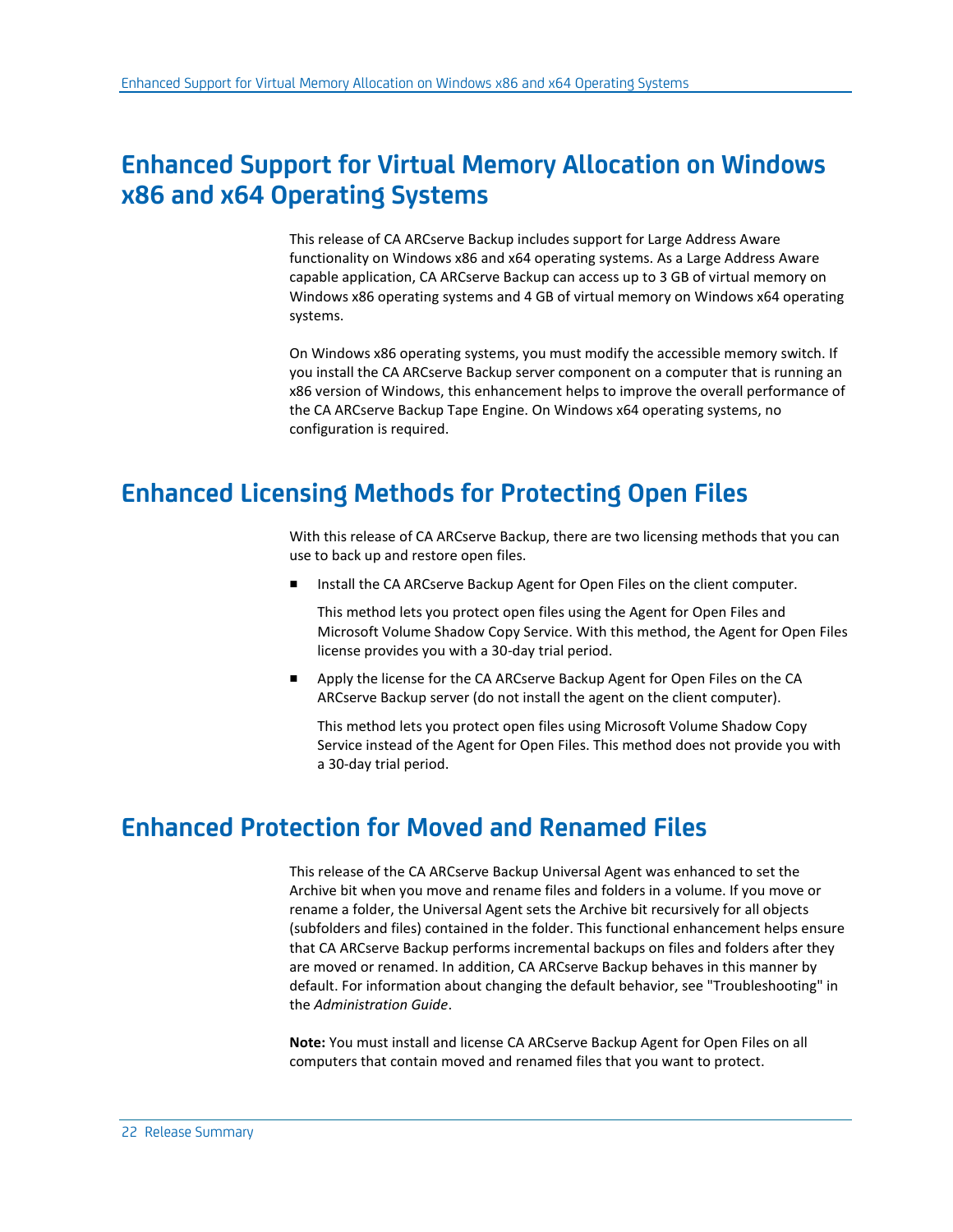#### <span id="page-22-0"></span>**Support for 256 KB and 512 KB Tape Blocks**

This release of CA ARCserve Backup includes support for 256 KB and 512 KB tape blocks. This enhancement lets CA ARCserve Backup write data to tape drives using a larger tape block size, which can help increase the overall efficiency of the device.

By default, CA ARCserve Backup formats data in 64 KB tape blocks, or the maximum block size that CA Technologies certified for the library. To increase the block size to 256 KB or 512 KB, you define the tape block size in a registry key for the library that CA ARCserve Backup applies to all drives in the library.

**Note:** You can modify the default behavior for backups to autoloaders and tape libraries.

#### <span id="page-22-1"></span>**Web Based Online Help**

This release of CA ARCserve Backup contains an online bookshelf, which consists of help systems and PDF files that you access via the Internet. With web-based online help, you can access the latest version of CA ARCserve Backup documentation without having to install CA ARCserve Backup product updates. This online version of the bookshelf is the default.

However, if you wish to download and install the bookshelf, you can view the online help and PDF files from a local destination by configuring the documentation to use the help from a local source on the Documentation Configuration dialog.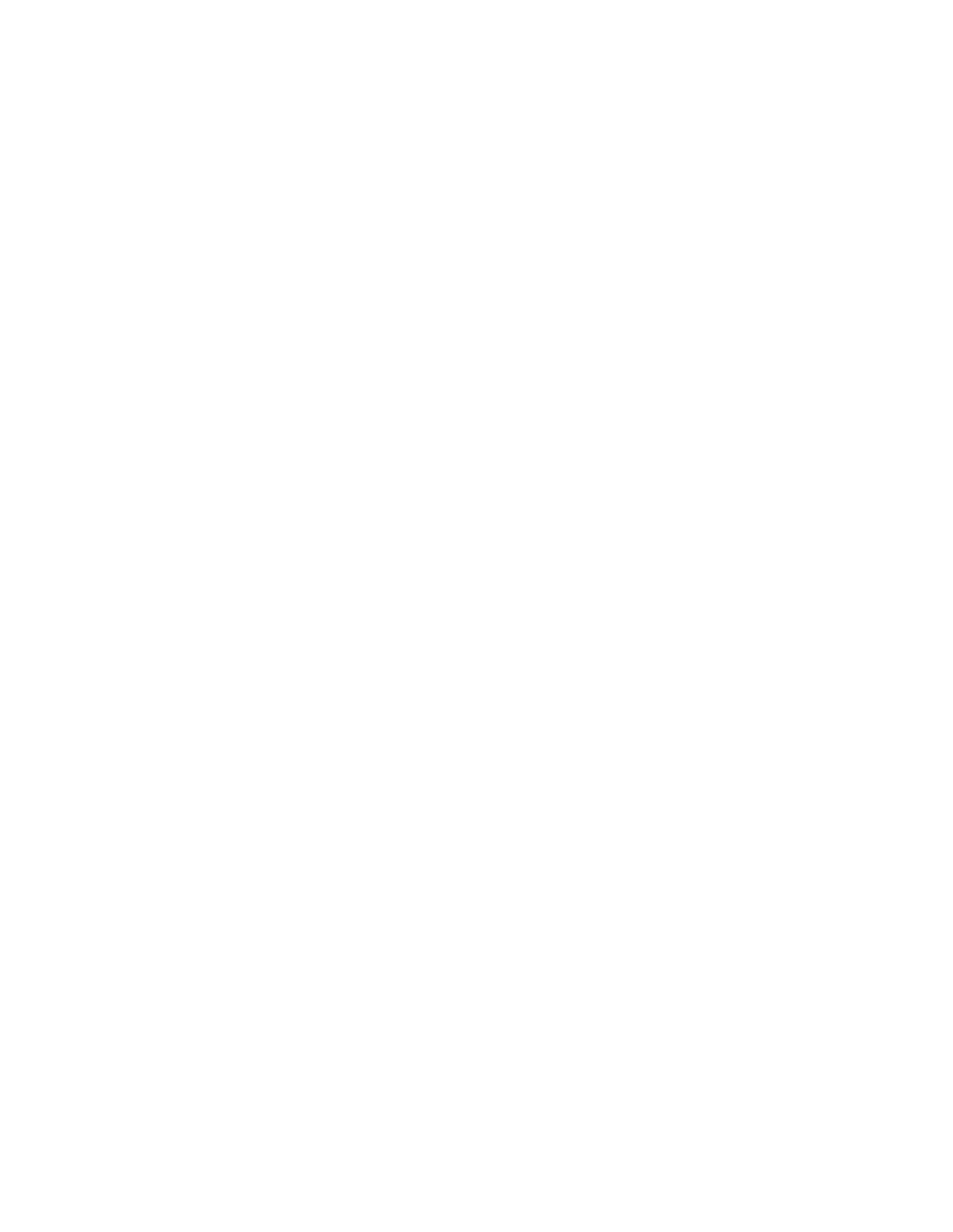## <span id="page-24-0"></span>**Chapter 3: Features Not Supported**

The features described in the following sections are not supported at this time by CA ARCserve Backup r16.

This section contains the following topics:

[Dropped Support for Windows 2000 Operating Systems](#page-24-1) (see page 25) [Dropped Support for Upgrading from BrightStor ARCserve Backup r11.5 to this Release](#page-24-2) (see page 25) [Client Agent for NetWare](#page-24-3) (see page 25) [Serverless Backup Option](#page-25-0) (see page 26) [Dropped Support on CA ARCserve Backup Components](#page-25-1) (see page 26)

#### <span id="page-24-1"></span>**Dropped Support for Windows 2000 Operating Systems**

CA ARCserve Backup for Windows r16 no longer includes support for Windows 2000 operating systems. This change affects all CA ARCserve Backup r16 agents and options.

#### <span id="page-24-2"></span>**Dropped Support for Upgrading from BrightStor ARCserve Backup r11.5 to this Release**

CA ARCserve Backup for Windows r16 does not support upgrading from BrightStor ARCserve Backup r11.5.

You can upgrade to this release from the following products:

- CA ARCserve Backup for Windows r15--Includes the General Availability (GA) release and all of the latest service packs.
- CA ARCserve Backup for Windows r12.5--Includes the GA release and all of the latest service packs.
- CA ARCserve Backup for Windows r12--Includes the GA release and all of the latest service packs.

#### <span id="page-24-3"></span>**Client Agent for NetWare**

This release of CA ARCserve Backup does not include client agent support for NetWare-based operating systems.

The NetWare Systems object was removed from the Classic view of the Backup Manager Source directory tree, and the Restore Manager Source directory tree.